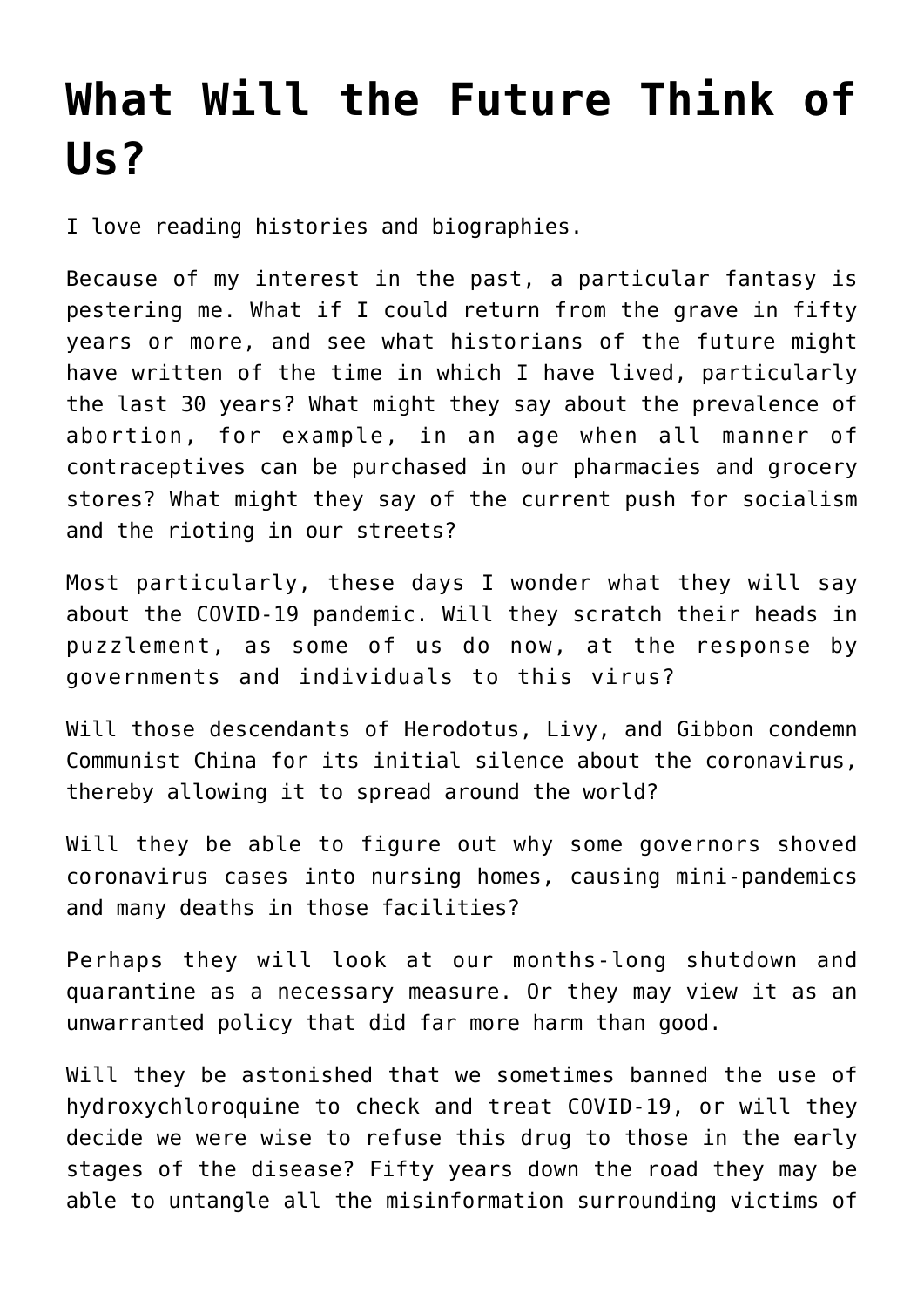the virus and conclude that science and medicine were politicized and the number of deaths exaggerated.

Will they applaud the various measures we are taking to avoid catching the virus – social distancing, masks, the closing of schools and churches – or will they hoot with laughter at our foolishness?

They will likely wonder why we permitted protests and riots, opened our casinos, and made some businesses "essential" while forcing schools and churches to close. They may also question why small businesses were forced to lock their doors, many of them forever.

The children of today will be tomorrow's historians, youngsters who witnessed firsthand shuttered schoolhouses, the bungling and inefficiency of many online classes, isolation from their friends, and the plight of their parents – who, if they were lucky, worked from home and who, if unlucky, lost their jobs and businesses, and were made ill with despair and depression. What set of prejudices will they bring to their research and papers?

Finally, how will these future historians judge the performances of our leaders, politicians, scientists, and socalled "experts?" Did they behave with prudence, temperance, and justice in the face of disaster, or will historians regard many of them as failures, men and women who were inept in the execution of their duties, or who, even worse, used this virus as a pretext to advance their own careers and agendas?

One thing we know for certain: those future judges will take an interest in 2020. We are undergoing an event of great historic importance, a crisis with ramifications for our entire culture, our American way of life, and the future of our children and grandchildren. The world as we knew it has slipped from beneath our feet and we are entering new territory, a strange and forbidding wilderness that has all of